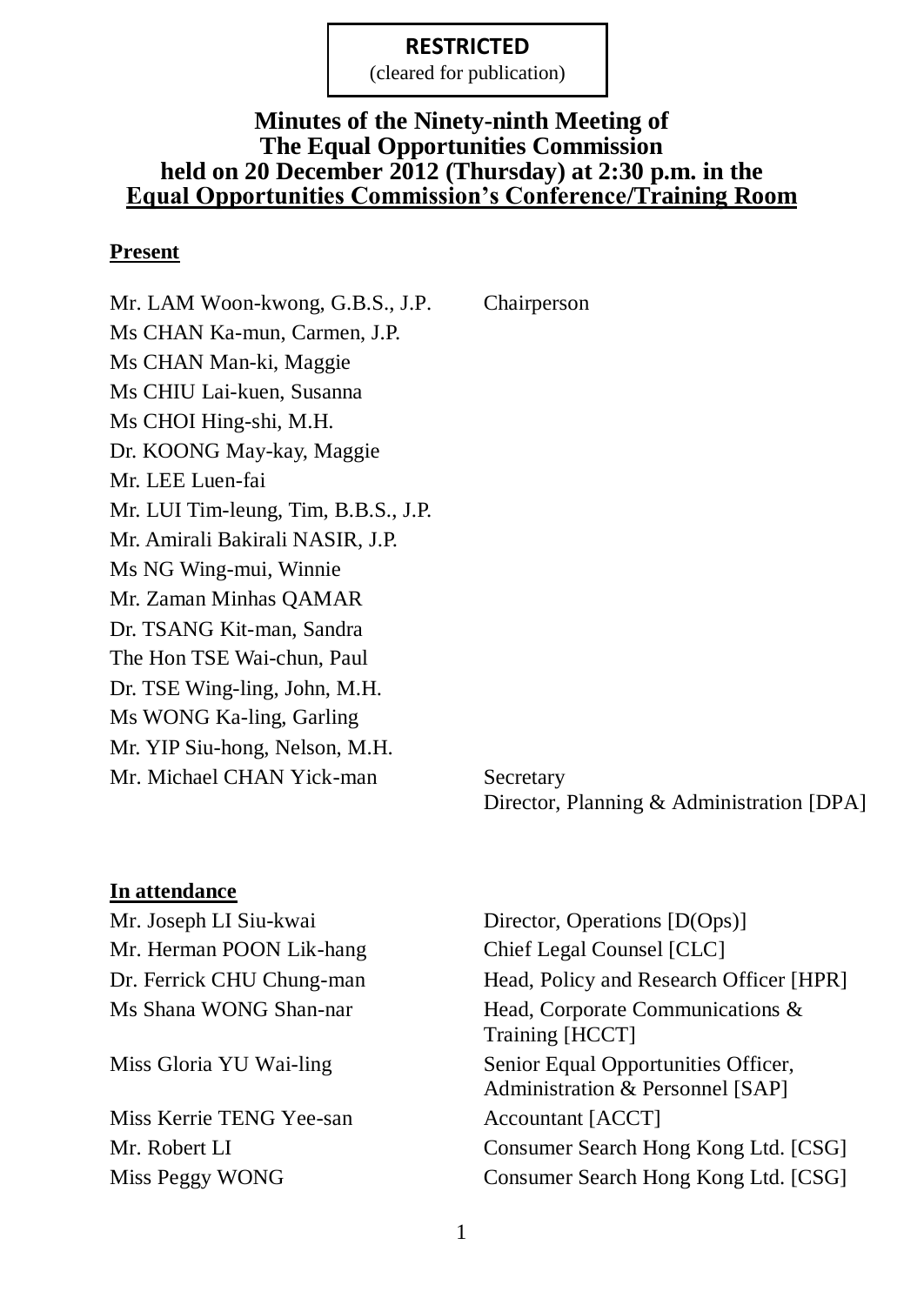(cleared for publication)

# **I. Introduction**

1. The Chairperson (C/EOC) welcomed all Commission Members (Members) and the representatives of Consumer Search Hong Kong Limited (CSG), the external consultant engaged by the EOC to conduct the Customer Satisfaction Survey 2012, Mr. Robert LI and Miss Peggy WONG to the 99<sup>th</sup> Meeting.

2. C/EOC said that a press briefing would be held after the meeting in accordance with the usual practice.

3. C/EOC proposed and Members agreed to consider Agenda Item No. 4 on "Findings of the Customer Satisfaction Survey on EOC's Complaints Handling Mechanism" first before "Confirmation of Minutes", "Matters Arising" and other new Agenda Items, so that representatives from CSG could leave the meeting when discussion on this item was finished.

*(The Hon Paul TSE joined the meeting at this juncture.)*

# **II. Findings of the Customer Satisfaction Survey on EOC's Complaints Handling Mechanism** (EOC Paper No. 20/2012; Agenda Item No. 4)

4. EOC Paper No. 20/2012 presented the key findings of the Customer Satisfaction Survey on EOC's Complaint Handling and Enquiry Service conducted for the period from 1 April 2011 to 31 July 2012 (CSS-2012).

5. Members noted that the customer satisfaction surveys on EOC's complaint handling mechanism were previously conducted in-house. Taking into account the suggestions by the Efficiency Unit of the Hong Kong Government in its study on EOC's complaint handling procedures in 2011, CSG, an independent consultancy company, was engaged to conduct the CSS-2012. Representatives from CSG, Mr. Robert LI and Miss Peggy WONG were invited to attend this meeting to present the key findings to Members and answer their questions and queries.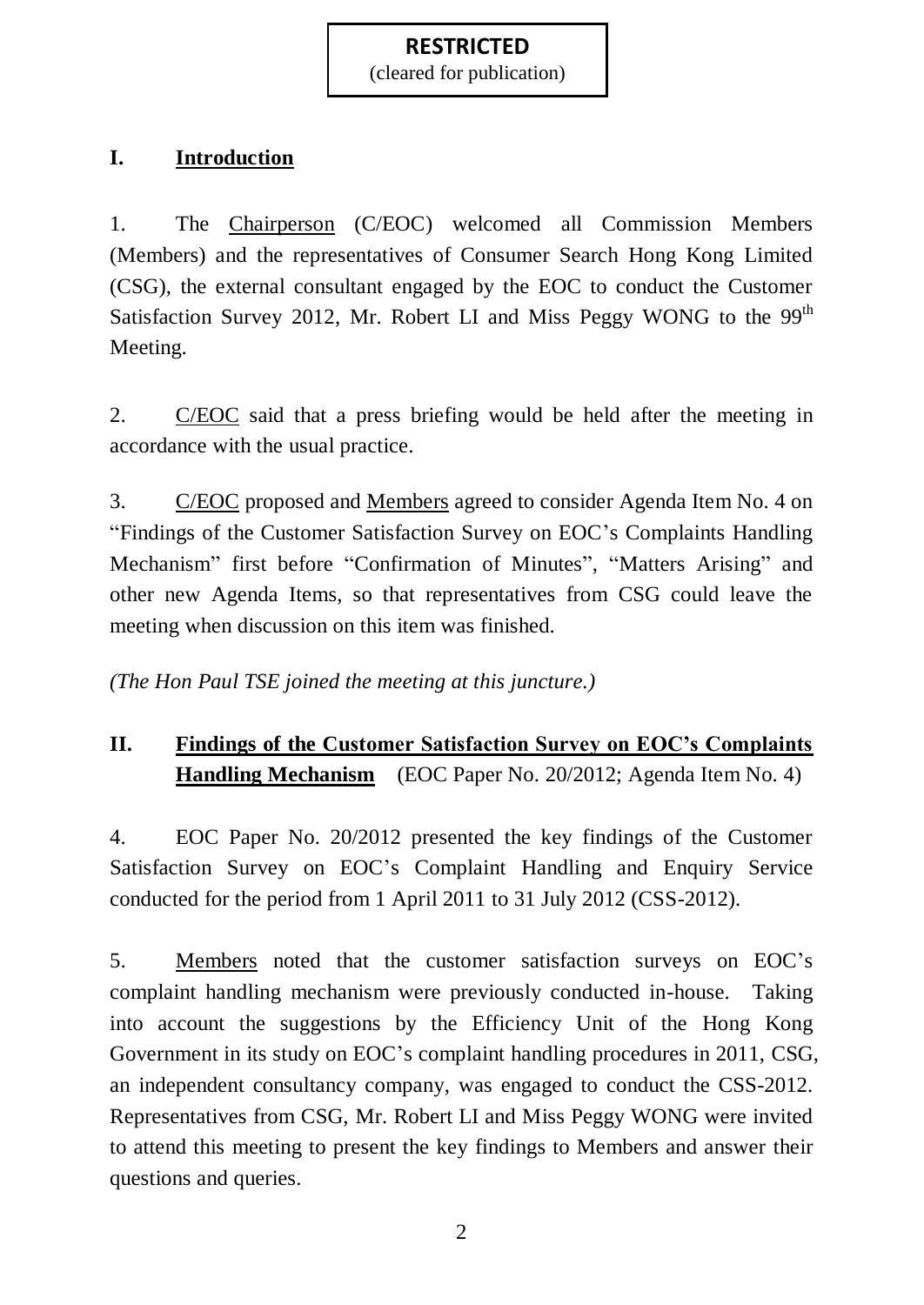(cleared for publication)

6. Mr. Robert LI presented to Members the methodology, enumeration results and the key findings of the CSS-2012. Some verbatim feedback obtained from respondents to the survey on areas where EOC might further improve and the suggestions by CSG for service improvement based on the findings in the survey, including suggestions on the administration of future surveys were shared in the meeting.

*(The Meeting took a 5-minute break for taking a group photo at this juncture. The meeting resumed immediately after taking the group photo.)*

7. In response to questions posed by The Hon Paul TSE and Ms Maggie CHAN, Mr. Robert LI said that Respondents and Complainants had different levels of expectation when they came into contact with the EOC, hence their ratings on the overall satisfaction as well as individual survey items should not be compared directly. Instead, the change in rating of the same survey items over time could be used for comparison and performance monitoring if the same survey model was adopted.

8. Ms Winnie NG commented that the CSS-2012 survey was conducted with a high standard. In response to her question on the cost for the survey, DPA replied that the total cost was less than \$130,000. He added that as a new survey model was used with expanded survey items in CSS-2012, if Members found it acceptable, the same model would be used in future surveys to facilitate comparison and monitoring on the performance trend. Similarly, as the rating scale-points adopted in CSS-2012 were significantly different from EOC's previous CSSs conducted, the ratings in CSS-2012 should be used for crude reference only and not for direct comparison. Overall speaking, there was a general drop in Complainants ratings on EOC's complaint handling service and a general increase in Respondents ratings compared with 2011 and 2010. On enquiry service, it was also observed that there was a general drop in ratings compared to the previous two years.

9. Dr. Sandra TSANG expressed that the model used in CSS-2012 was clear and easy to understand. The survey items had covered most of the areas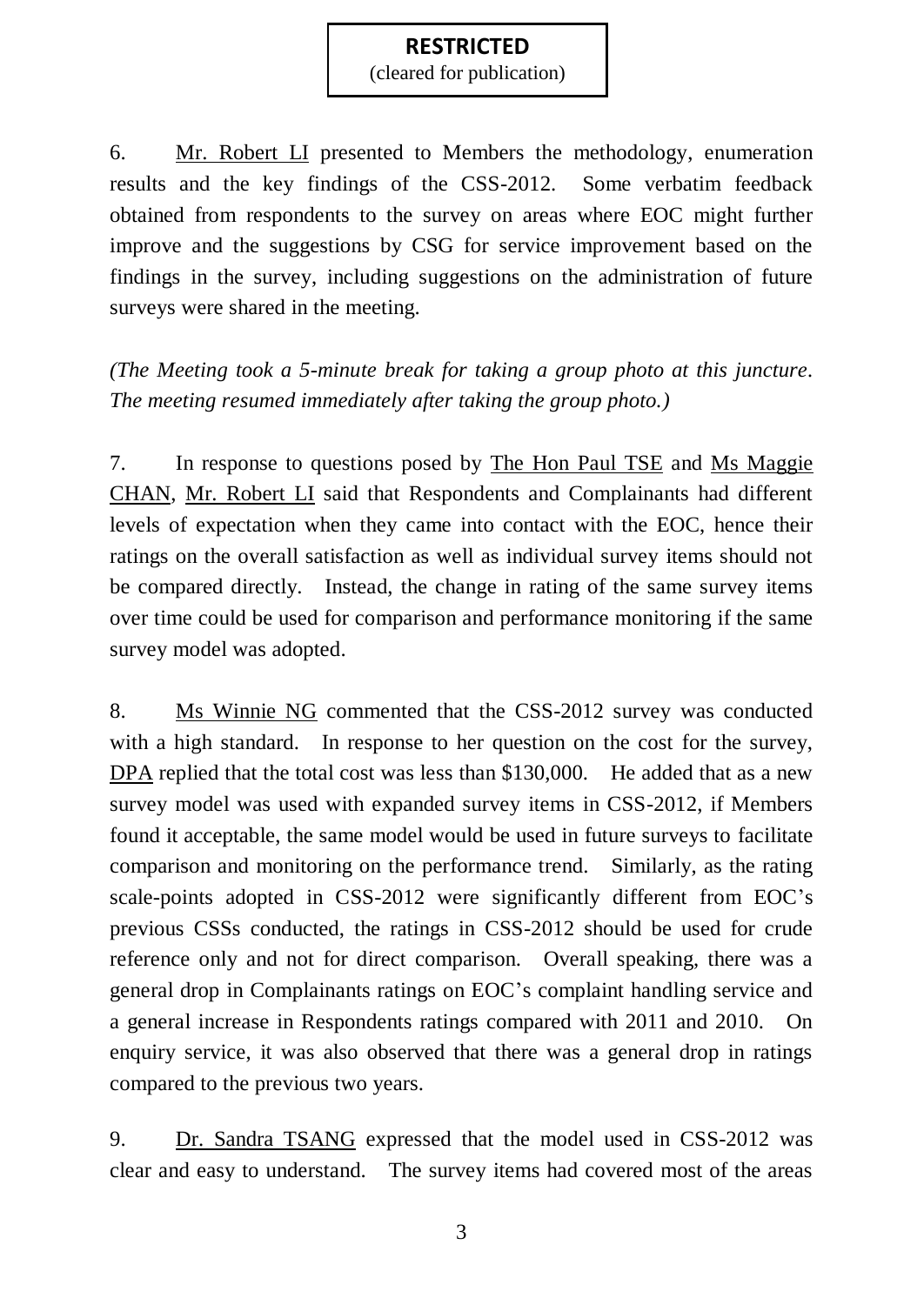(cleared for publication)

that were of concern. She suggested CSG to elaborate in the survey report on how the model was different compared with other models used for a similar purpose and why it was adopted for use in CSS-2012.

### *(Ms Winnie NG left the meeting at this juncture.)*

10. Dr. John TSE thanked Mr. Robert LI for his clear presentation. He expressed that if possible more detailed analysis on the survey findings would be useful so as to identify specific areas for improvement, and one of the options would be to conduct focus group discussions in addition to the survey in future. Mr. LEE Luen-fai also expressed concerns on the percentage of survey respondents who said that they would not use EOC's service again. Drawing from his past experience, Mr. Robert LI responded that around 80% of survey respondents expressed that they would use EOC's service again was not a bad result. Regarding the specific areas for improvement, CSG had made some suggestions in the survey report for EOC's consideration.

11. Members in general appreciated EOC staff's hard work to endeavour to provide quality service and agreed that the findings in CSS-2012 could be used as a baseline benchmark for comparison and monitoring of EOC's complaint handling and enquiry service against the findings in future surveys. For continuous improvement and as identified from the findings in CSS-2012, the EOC should give consideration to strengthening the training to staff, particular on how to deliver professional service with more empathy and enhancing the promotion on EOC's complaint handling/enquiry service and procedures so as to make the service more user-friendly. Details on what could be done would be mapped out by the EOC Office accordingly.

12. C/EOC thanked Mr. Robert LI and Miss Peggy WONG for their attendance.

*(Mr. Robert LI and Miss Peggy WONG left the meeting at this moment.)*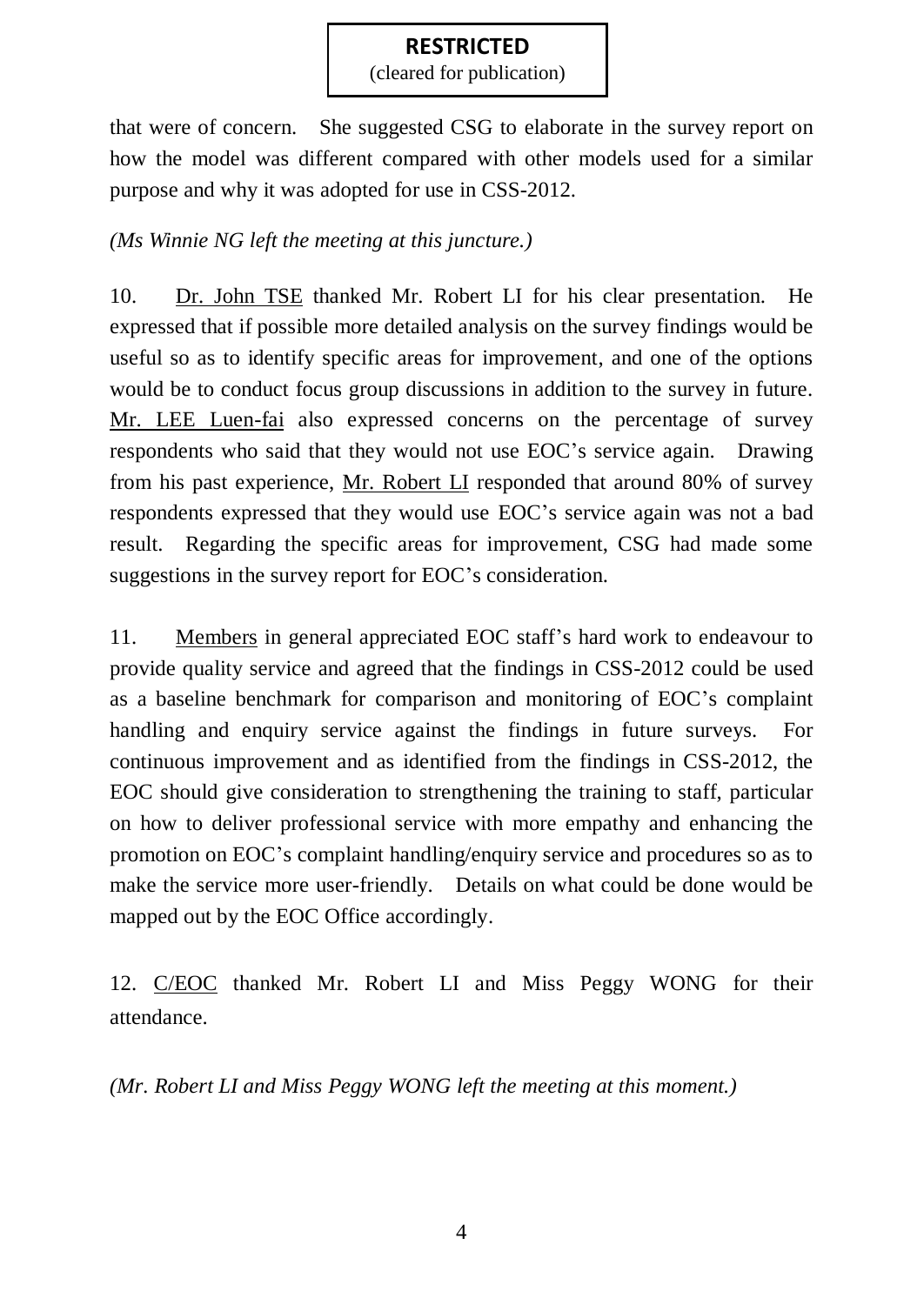(cleared for publication)

# **III. Confirmation of Minutes** (Agenda Item No. 1)

13. The Minutes of the 98<sup>th</sup> Meeting held on 13 September 2012 and issued to Members on 11 October 2012 were confirmed without amendment.

# **IV. Matters Arising** (Agenda Item No. 2)

# **Verbal Report from Mr. Nelson YIP and Ms Garling WONG on their Attendance at International Events**

14. Mr. Nelson YIP and Ms Garling WONG, who had attended respectively the 8<sup>th</sup> Session of the Committee on the Rights of Persons with Disabilities on  $18 - 19$  September 2012 in Geneva and the  $22<sup>nd</sup>$  Rehabilitation International World Congress on 30 October – 2 November 2012 in Incheon, gave Members a verbal report on their observations, benefits derived and suggestions for follow up actions from attending the events.

# *(Ms Susanna CHIU left the meeting as this juncture.)*

15. Members noted that participation in these international events could help bring EOC to the international arena and promote its work, learn best practices and keep abreast of latest developments in combating discrimination. It was agreed that it would be beneficial to both EOC and its staff for the EOC to continue participate in similar events in the future.

# **V. Other New Agenda Items**

### **EOC Forum 2012 – Post-event Review**

(EOC Paper No. 19/2012; Agenda Item No. 3)

16. The EOC Forum 2012 had been smoothly held on 29 September 2012. Members noted that the EOC Office had conducted a post-event review consolidating the experience gained and feedback obtained from organizing the Forum and provided suggestions for improvement when organizing similar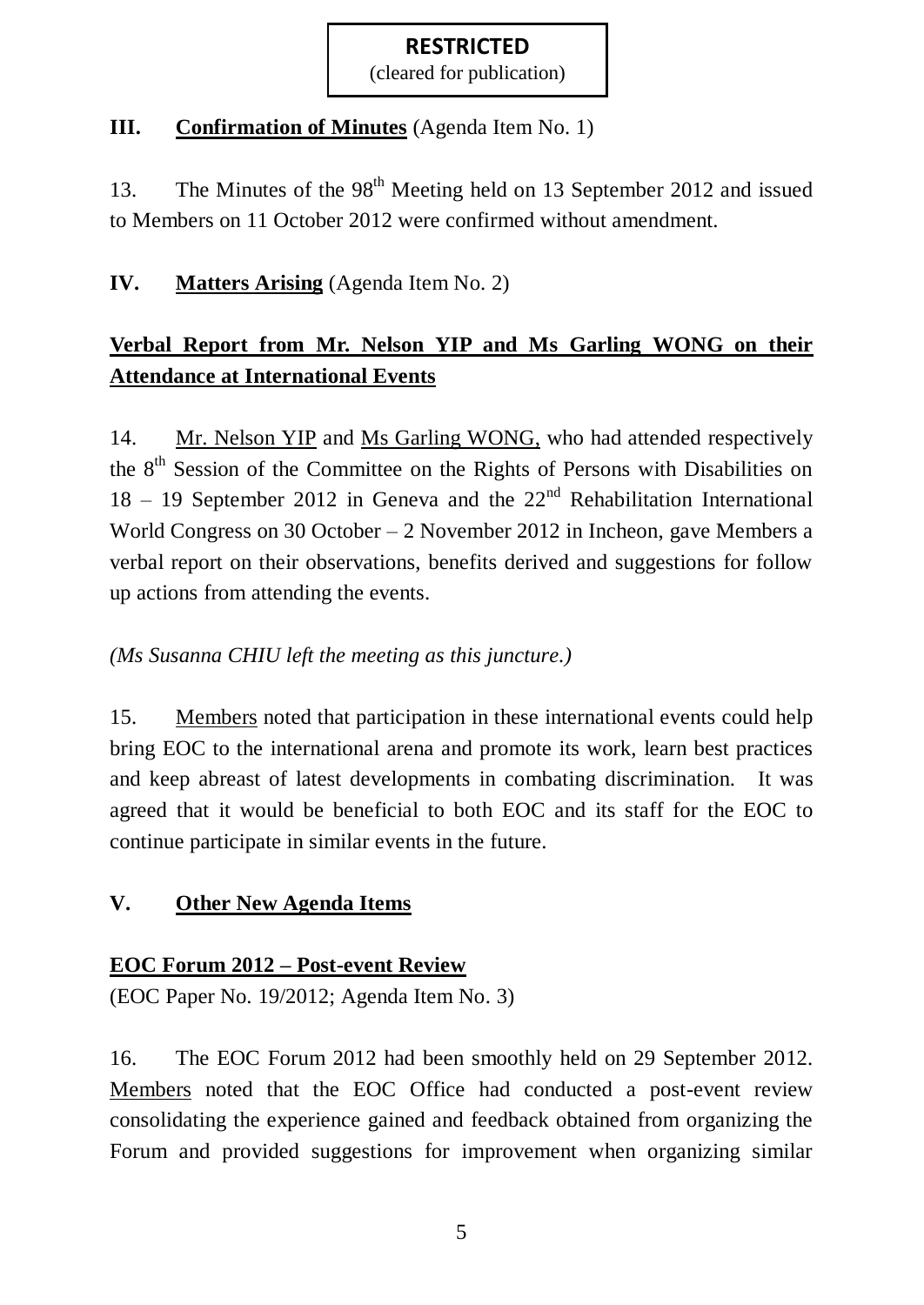(cleared for publication)

forums in the future for consideration of the Administration and Finance Committee (A&FC). The A&FC considered the matter in its  $63<sup>rd</sup>$  Meeting and proposed further suggestions for improvement. Details were presented in EOC Paper No. 19/2012.

17. In response to comments expressed by Dr. Maggie KOONG and Ms Garling WONG, C/EOC said that the venue for the 2012 Forum, though fairly accessible was not totally barrier-free and other better venues would be considered when organizing future forums. On the feedback received after the 2012 Forum, Mr. Nelson YIP said it was very positive. He opined that it was worthwhile to organize similar events again.

18. The Meeting agreed that a similar event could be considered in 2013 and the suggestions in EOC Paper No. 19/2012 should be taken into account when organizing the event. In addition, Mr. A B NASIR suggested that live streaming of the event proceedings via internet could be considered.

*(The Hon Paul TSE left the meeting at this juncture.)*

**Reports of the Legal & Complaints Committee (LCC), Community Participation & Publicity Committee (CPPC), Policy and Research Committee (PARC) and Administration & Finance Committee (A&FC)**

(EOC Paper No. 21/2012; Agenda Item No. 5)

19. Members considered EOC Paper No. 21/2012 which presented important matters raised and decisions made at the meetings of the 4 Committees established under the EOC.

20. Members noted EOC Paper No. 21/2012.

# **Report of EOC's Financial Position as at 31 October 2012**

(EOC Paper No. 22/2012; Agenda Item No. 6)

21. ACCT briefed Members on the major variance of the actual and estimated expenditure against the original budget for 2012/13 as contained in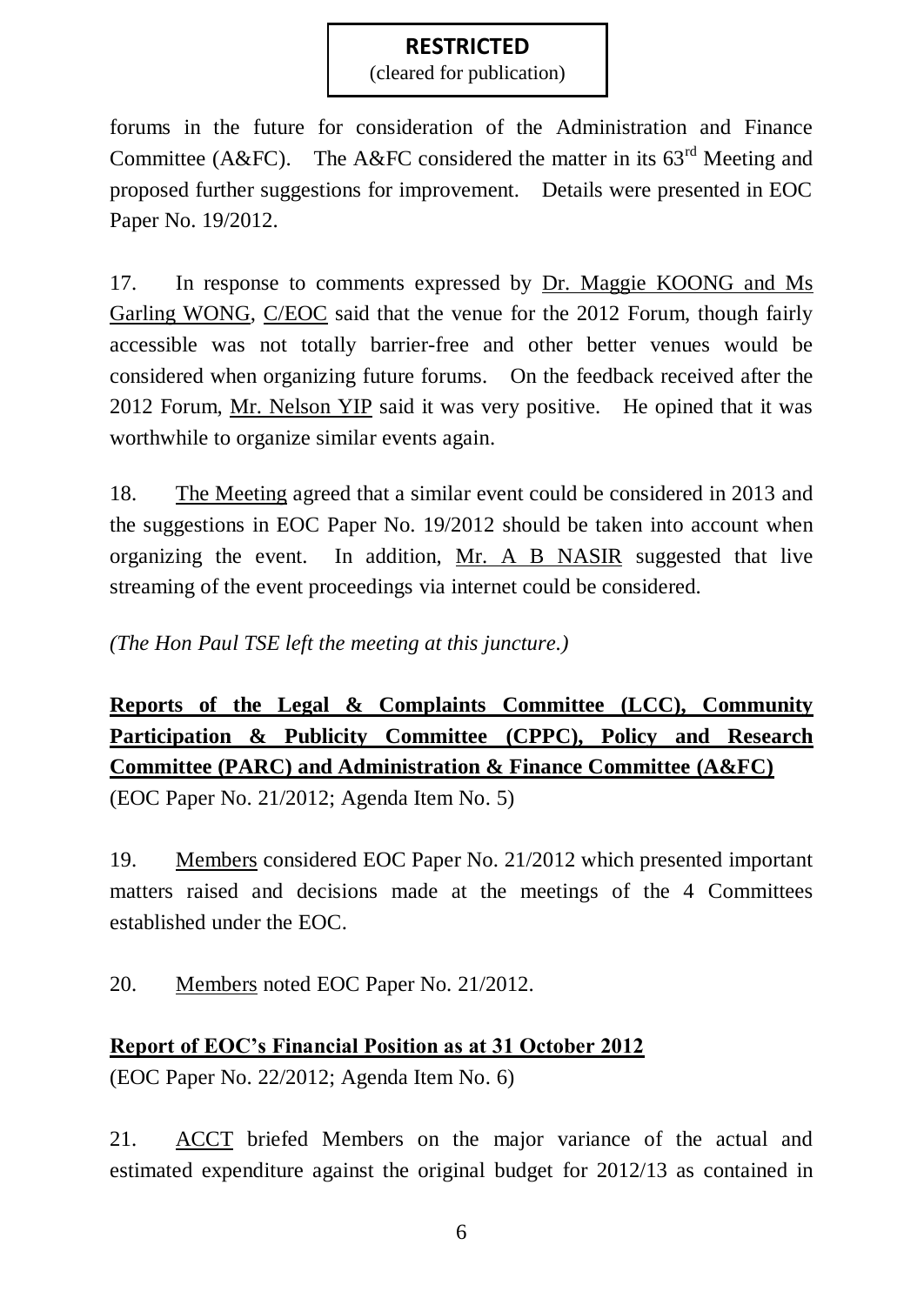(cleared for publication)

EOC Paper No. 22/2012. Members noted that the actual and estimated expenditures for 2012/13 were closely monitored. It was expected that \$5M would still be available for use. After taking into account the actual and committed expenditures of \$4.31M which was proposed to be committed mainly for publicity and public education expenses in line with past years' patterns to be carried forward for use in the following year, there was an estimated surplus of \$0.69M for 2012/13 under recurrent expenditures. Members also noted that the estimated balance of reserves as at 31.3.2013 was \$23.34M which was the same as the permitted reserve ceiling.

22. Members noted EOC Paper No. 22/2012.

# **Tentative EOC Meeting Schedule for 2013**

(EOC Paper No. 23/2012; Agenda Item No. 7)

23. Members noted the tentative meeting schedule for 2013 as contained in EOC Paper No. 23/2012.

# **V. Any Other Business**

# **Vote of Thanks**

24. As this would be the last EOC Meeting chaired by C/EOC in his term of service, Mr. W K LAM thanked Members for their dedication, professionalism and hard work in the past 3 years. He was particularly thankful to Members for taking over the convenership of the Legal and Complaints Committee (used to be assumed by the EOC Chairperson) and meeting with the press to report on EOC's work after the Committee meetings, reflecting EOC Members' shared responsibility as a governing board. Members also expressed their vote of thanks to Mr. LAM for his leadership in the past 3 years.

25. There being no other business, the meeting was adjourned at 4:40 p.m.

[Post-meeting note: As the recruitment process of Mr. W K LAM's successor